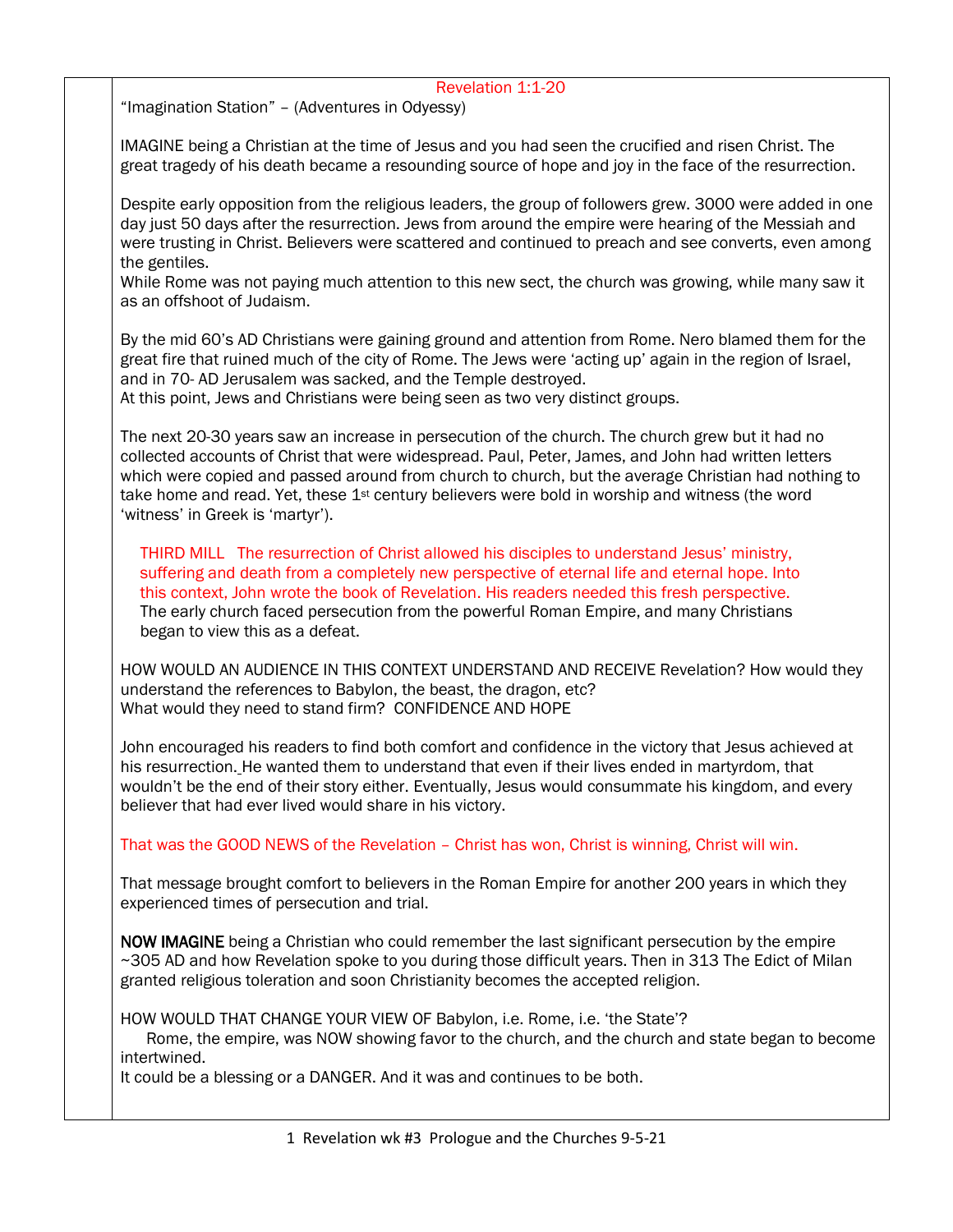| How would a Christian in 350 AD view Revelation differently from the Christian in 90 AD, 1050 AD or<br>2021?                                                                                                                                                                                                                                                                                                                                            |
|---------------------------------------------------------------------------------------------------------------------------------------------------------------------------------------------------------------------------------------------------------------------------------------------------------------------------------------------------------------------------------------------------------------------------------------------------------|
| It would depend on where you lived in the world and how you understand the spiritual battle that is going<br>on.                                                                                                                                                                                                                                                                                                                                        |
| We need to remember that Revelation was written FOR US today, but it had a different original audience.<br>Let's avoid the chronological arrogance of thinking that the most important meaning of Revelation is<br>what it means for us TODAY. We stand on the shoulders of the saints who have gone before us.                                                                                                                                         |
| By the 5 <sup>th</sup> century Christian art, sculpture and architecture were depicting scenes of Christ enthroned in<br>glory. For them, it must have seemed like the Millennial empire had arrived.<br>Theological and ecclesiological debates shaped the interpretations over the years as did<br>differing views of how Christians were to engage with the world.                                                                                   |
| The history of interpretation is WAY TOO COMPLEX TO get into here but suffice it to say that God's people<br>have been struggling with the text of Revelation for 2000 years.                                                                                                                                                                                                                                                                           |
| So that the whole series isn't too wonky, just remember that we in 2021 need the same Christ centered<br>perspective that believers needed in 90 AD. While we may not yet face the same overt dangers, we do<br>face dangers of the same kind - COMPROMISE WITH THE SPIRIT OF THE AGE.                                                                                                                                                                  |
| In 90 AD the threat came from the outside - the Roman Empire. Today, the threat of compromise often<br>comes from within the visible church. These threats will be spelled out more clearly as we move through<br>the book.                                                                                                                                                                                                                             |
| This opening chapter gives us a Prologue( $v.1$ -8) which states The Purpose - "to show" what must soon<br>take place and to announce a blessing to all who read, hear, and heed the book.                                                                                                                                                                                                                                                              |
| 1 The Revelation of Jesus Christ, which God gave Him to show to His bondservants, the things<br>which must soon take place; and He sent and communicated it by His angel to His bond-servant<br>John, 2 who testified to the word of God and to the testimony of Jesus Christ, even to all that he<br>saw. 3 Blessed is he who reads and those who hear the words of the prophecy and heed the<br>things which are written in it; for the time is near. |
| What was written for that audience is intended for us today as well. Revelation wasn't written TO US, but<br>it was written FOR US, just like the rest of scripture.                                                                                                                                                                                                                                                                                    |
| This God given Revelation or unveiling is so that the audience would not be uninformed. It was<br>important for the audience of believers to be encouraged in times of great pressure and strife. It was also<br>designed to challenge the believers to be faithful to Christ, who is the ultimate Victor.                                                                                                                                              |
| This Revelation was an eye-opener so that the Christians might discern the forces of evil and compromise<br>that surrounded them.                                                                                                                                                                                                                                                                                                                       |
| v.1  "The things which must soon take place" I agree with Beale and Campbell in noting that "The focus of<br>"quickness" and "nearness" in vv. 1-3 is primarily on the inauguration of prophetic fulfillment and its ongoing<br>aspect rather than nearness of consummate fulfillment (the return of the Lord), though the latter thought is<br>secondarily present." P36                                                                               |
| The apocalyptic, prophetic, pastoral letter sounded a message of ultimate triumph -<br>11:15 Then the seventh angel sounded; and there were loud voices in heaven, saying,                                                                                                                                                                                                                                                                              |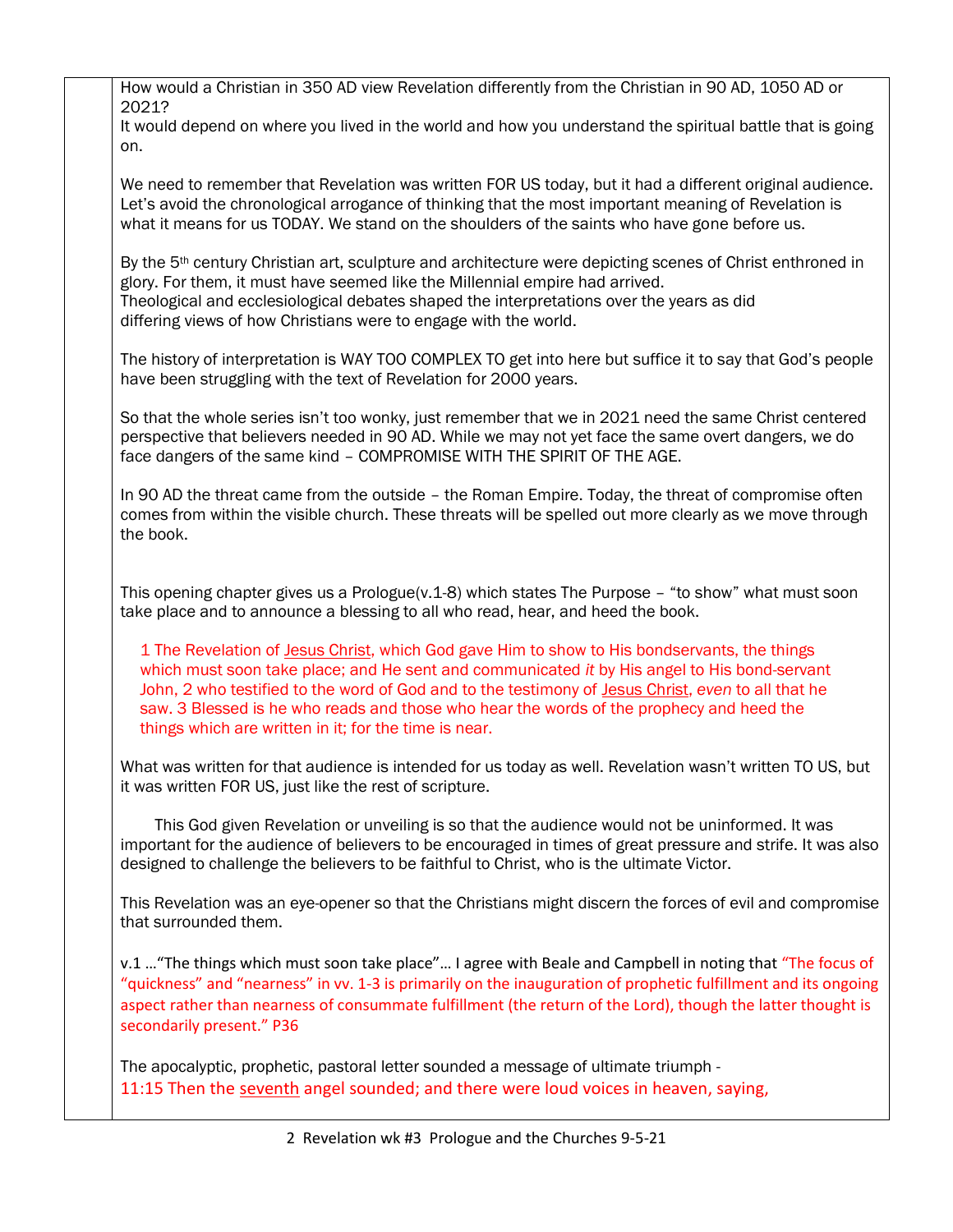"The kingdom of the world has become *the kingdom* of our Lord and of His Christ; and He will reign forever and ever."

The letter also sounded a message of challenge and warning 3:15 'I know your deeds, that you are neither cold nor hot; I wish that you were cold or hot. 16So because you are lukewarm, and neither hot nor cold, I will spit you out of My mouth. …19 Those whom I love, I reprove and discipline; therefore be zealous and repent.

The letter also brings an invitation…3:20 Behold, I stand at the door and knock; if anyone hears My voice and opens the door, I will come in to him and will dine with him, and he with Me. 21He who overcomes, I will grant to him to sit down with Me on My throne, as I also overcame and sat down with My Father on His throne. 22He who has an ear, let him hear what the Spirit says to the churches.' "

## WHO BRINGS THIS MESSAGE? V. 4-8; 14-18

..John to the seven churches which are in Asia: Grace to you and peace, from **Him who is and who was and who is to come,** and from the seven Spirits who are before His throne, 5 and from Jesus Christ, the faithful witness, the firstborn of the dead, and the ruler of the kings of the earth. To Him who loves us and released us from our sins by His blood— 6 and He has made us *to be* a kingdom, priests to His God and Father—to Him *be* the glory and the dominion forever and ever. Amen.

This prologue gives us a Christ-centered vision of a global victory and eternal authority. Jesus is depicted in the roles of prophet, priest, and king.

As the faithful witness he is a prophet of truth. ('witness' is the word martyr)

As priest, he washes us by His own blood, and makes us priests.

As king, he receives glory and dominion with the Father forever and ever.

Jesus is presented as the eternal one, the Alpha and Omega, who is and who was and who is to come.

7 BEHOLD, HE IS COMING WITH THE CLOUDS, and every eye will see Him, even those who pierced Him; and all the tribes of the earth will mourn over Him. So it is to be. Amen. 8 "I am the Alpha and the Omega," says the Lord God, "who is and who was and who is to come, the Almighty."

God is by nature and definition the one who has always existed. Moses learned the name of God in Exodus – Yahweh – "I am that I am", i.e. the one who has always been.

\*\* Here is a simple reality if you find yourself talking one who doubts the existence of God. Sproul – "There must be something that has in itself the power of being or else nothing would be for nothing could be." IF ANYTHING exists, then something has in itself the power of being, i.e. God.

If there is no God, then we are alone in a cold dark universe and the foundational rule is "every man does that which is right in his own eyes." We've seen that movie – Judges

From the inscription page of "Good without God"…

Where is my light? My light is in me.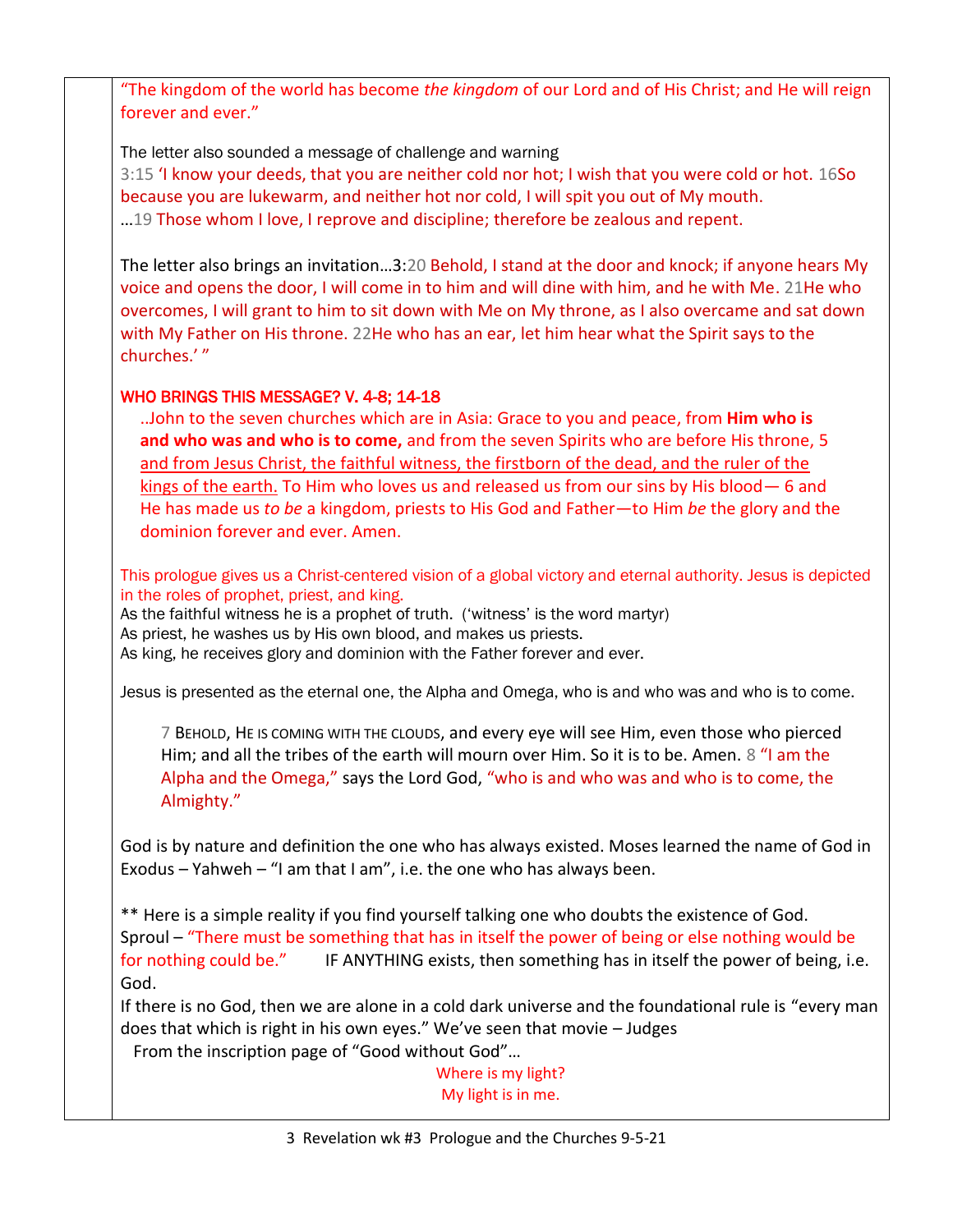## Where is my hope? My hope is in me. Where is my strength? My strength is in me…and in you. SHERWIN WINE, "WHERE IS MY LIGHT?" (SONG OF HUMANISTIC JUDAISM)

This hope in me and in you doesn't compare to the HOPE we have in Christ. He alone can release us from our sins and bring eternal life.

The one who speaks is the one who gave Himself for us…Jesus Christ, the faithful witness, the firstborn of the dead, and the ruler of the kings of the earth. To Him who loves us and released us from our sins by His blood— 6 and He has made us *to be* a kingdom, priests to His God and Father.

IMAGINE HOW THOSE WORDS SOUNDED TO THE ORIGINAL AUDIENCE…believers who were being persecuted for their faith.

These truths turned their inner world upside down and they should do the same for us today. We are objects of His love, recipients of release from sins, and we have a new eternal identity - a kingdom and priests to His God and Father.

Who doesn't want to be LOVED? (silly question).

We ALL want to be loved. So many songs come to my mind just thinking about it.

LOVE – gained, lost, unrequited or never experienced is the theme of most popular songs, movies, novels, etc.

Example:

"The greatest thing you'll ever learn is just to love and be loved in return." - Moulin Rouge

I doubt the author of Moulin Rouge had the gospel in mind, but the love of God for us in Christ is the ultimate message of love.

 EX: in a men's group Tuesday morning we were discussing "Gentle and Lowly", by Dane Ortlund and one of the themes that was mentioned was the depth and greatness of the love of God.

We have a hard time wrapping out minds and hearts around it. It is too good to be true, yet it is. To paraphrase Ortlund, "Only as we walk ever deeper in the love of Christ can we live the Christian life that is described in the NT."

Jesus loves us by dying in our place so that we might be released from our sins by His blood. God is so holy that our forgiveness meant that Jesus had to die; He is so loving that Jesus was glad to die. As a result, we are released from our sins – released from the penalty and power of sin. Again, that is hard to wrap our minds and hearts around but as we do, we are transformed.

This deliverance by blood is hyper-linked to the Exodus where God delivers all of those who are in the home marked with the blood of the sacrifice. Exodus is the great OT PICTURE of salvation that points to the "true and ultimate Exodus' that Jesus accomplished on the cross.

This salvation and deliverance mean that we have a new eternal identity – a kingdom and priests to His God and Father.

 We who were lost, hopeless, helpless, enemies, and strangers to God are now a kingdom and priests. That is the greatest transformation story ever told.

 EX: a poor under resourced child that is adopted into a wealthy family – EVERYTHING changes. A whole new world is opened up. That is what happens to us when we come to know Christ by faith. We are no longer held in bondage to the flesh and the power of sin, but we are brought into the family of the king and are given newness of life through the Holy Spirit.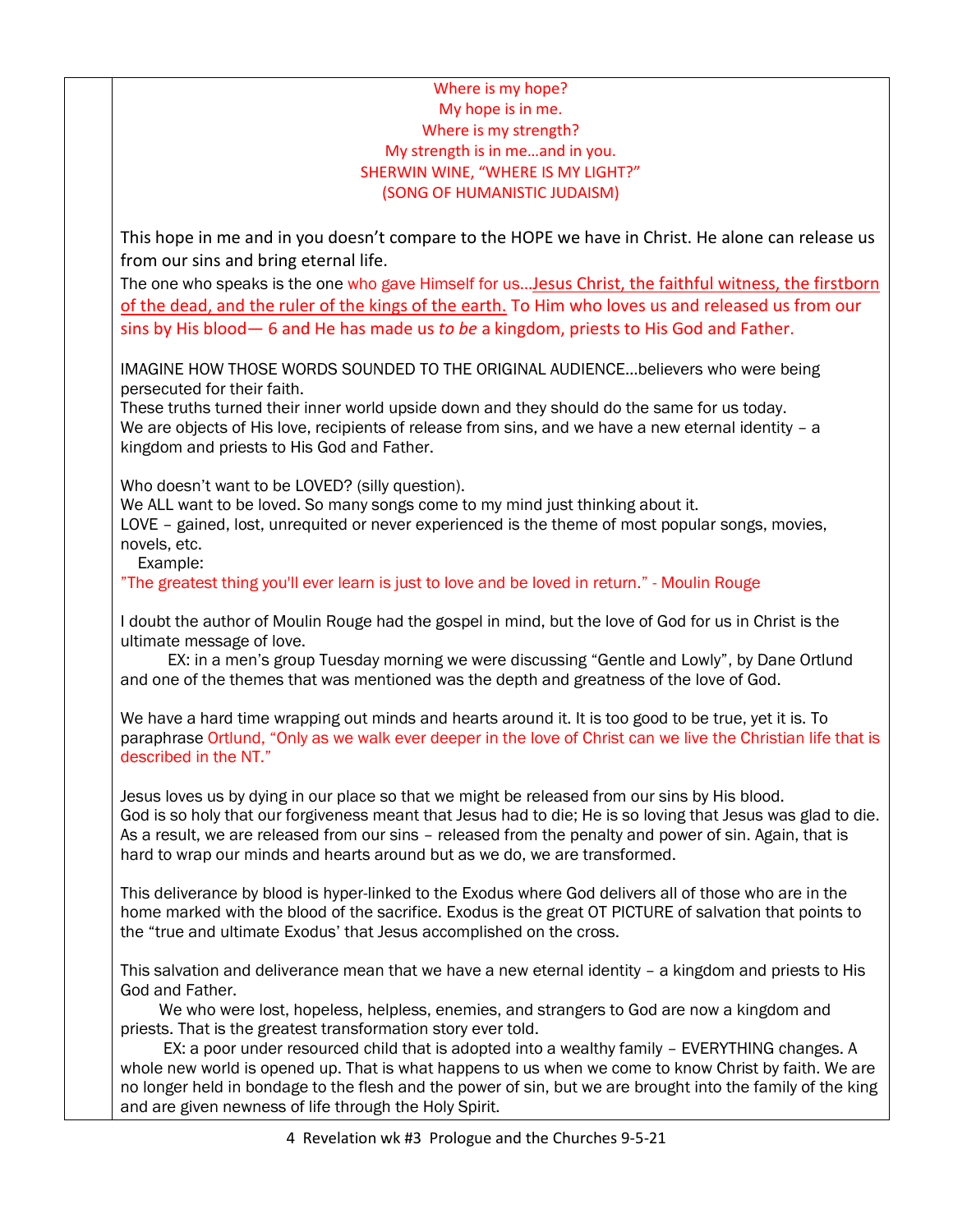This change of identity is also a reason for the conflict that will be revealed in later chapters. The kingdoms of this world are hostile to the kingdom of God and the people of that kingdom.

Revelation gives us a picture of Jesus who is walking among the churches and is also glorious and radiant. 1:9-20

*9 I, John, your brother and fellow partaker in the tribulation and kingdom and perseverance which are in Jesus, was on the island called Patmos because of the word of God and the testimony of Jesus. 10 I was in the Spirit on the Lord's day, and I heard behind me a loud voice like the sound of a trumpet, 11 saying, "Write in a book what you see, and send it to the seven churches: to Ephesus and to Smyrna and to Pergamum and to Thyatira and to Sardis and to Philadelphia and to Laodicea."*

*12 Then I turned to see the voice that was speaking with me. And having turned I saw seven golden lampstands; 13 and in the middle of the lampstands I saw one like a son of man, clothed in a robe reaching to the feet, and girded across His chest with a golden sash. 14 His head and His hair were white like white wool, like snow; and His eyes were like a flame of fire. 15 His feet were like burnished bronze, when it has been made to glow in a furnace, and His voice was like the sound of many waters. 16 In His right hand He held seven stars, and out of His mouth came a sharp two-edged sword; and His face was like the sun shining in its strength.*

*17 When I saw Him, I fell at His feet like a dead man. And He placed His right hand on me, saying, "Do not be afraid; I am the first and the last, 18 and the living One; and I was dead, and behold, I am alive forevermore, and I have the keys of death and of Hades. 19 Therefore write the things which you have seen, and the things which are, and the things which will take place after these things. 20 As for the mystery of the seven stars which you saw in My right hand, and the seven golden lampstands: the seven stars are the angels of the seven churches, and the seven lampstands are the seven churches.*

To sum up the prologue and all of chapter 1, we could say that God gave John this message to bless and strengthen the churches with a Christ-centered vision of divine sovereignty and a call to faithful obedience in the face of opposition.

The Revelation was given to strengthen souls, not tickle the imagination or provide an intellectual brain teaser. When the Christ-centered Vision becomes OUR conviction, then we are propelled into sacrificial faithfulness.

John reminds us of the GLORY OF Jesus Christ is the one who loves us and released us from our sins by His blood— 6 and He has made us *to be* a kingdom, priests to His God and Father.

The original audience needed that message and so do we. AMEN

RESOURCES: KOESTER – Revelation Gorman – RRR Johnson – Studies Wilcox – Bible Speaks Today